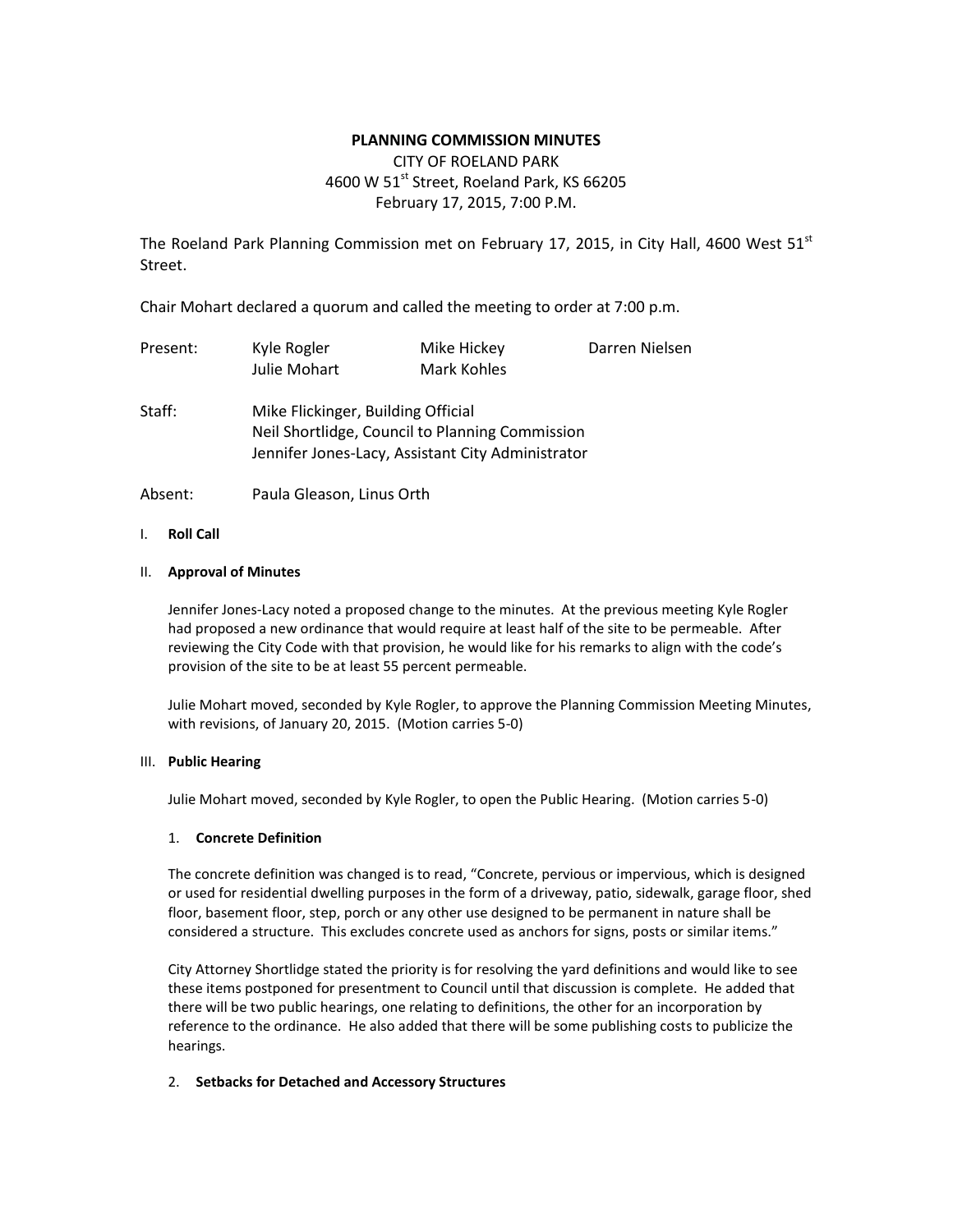Mr. Flickinger stated the intent of these changes is strictly for detached structures. The code as written would allow someone to pour a patio up to a property line as well as build a shed. He added that currently there is no setback for a shed unless it is ten feet tall or taller. The Planning Commission recommended to establish a setback of minimally five feet from the back and side so the property can be maintained around the structure and not obtrusive to surrounding property owners. The reference in Section 16-613, Setbacks for Accessory Structures, up to this time has never been defined other than one-third of a unit that is ten feet or taller. The exception would be the pouring of sidewalks front to back.

# 3. **Sign Ordinance Changes and Grammatical Edits**

Ms. Jones-Lacy said this is an update to the Chapter 16 code to reflect some of the changes that were to be made in 2010 and due to editing errors was omitted. She noted the reason for the changes was due to mostly grammatical errors. One substantive change was the sign ordinance, to remove the information about political signs. This change will fix those omission errors.

# 4. **Metal Roofs on Residential Property**

Ms. Jones-Lacy noted that it was discussed at the last Planning Commission meeting to eliminate the possibility of corrugated metal roofs being utilized as part of properties or homes in Roeland Park. Commissioner Gleason had expressed some concern about noise from the use of standing seam metal roofs. Mr. Flickinger had shared an article with the Commission about what the noise level factor is and found it to be negligible. The recommendation was to add language stating if a standing seam metal roof is to be installed, it will have to have a solidly sheathed surface to dampen the noise from weather.

The Commission discussed the limitations of roof color for residences and reached agreement that standing seam metal roof colors would be limited to those normally found in traditional asphalt shingles as determined by the building official.

## 5. **Special Event Definition Changes**

Mr. Flickinger wanted to discuss this issue with the Planning Commission in the hopes of avoiding an issue that occurs every October or in election years where the church puts up approximately 30 or 40 crosses on their property which essentially would be a violation of the sign ordinance if the crosses are, in fact, determined to be signs. The Mayor has had a conversation with the church about this issue, who stated they would be willing to live within the parameters of the City's existing statutes. There has only been one complaint regarding the crosses and did not know if the City's ordinances needed to be changed for only one group and could this be designated as a special event.

City Attorney Shortlidge believed that loosening the restrictions for one group creates a slippery slope for others to follow.

Mr. Flickinger added this is only geared toward non-profits groups like churches, libraries.

City Attorney Shortlidge stated if there is a concern that as a result of the conversation that the Mayor had with the church that it was not clear to the church that there is a limit of three signs per lot, there is still time to get that clarification before October. If there is a misunderstanding, then there will be time to fix it.

The Planning Commission recommended to table this discussion to a future time if needed.

Ms. Mohart moved, seconded by Mr. Kohles, to close the Public Hearing. (Motion carries 5-0)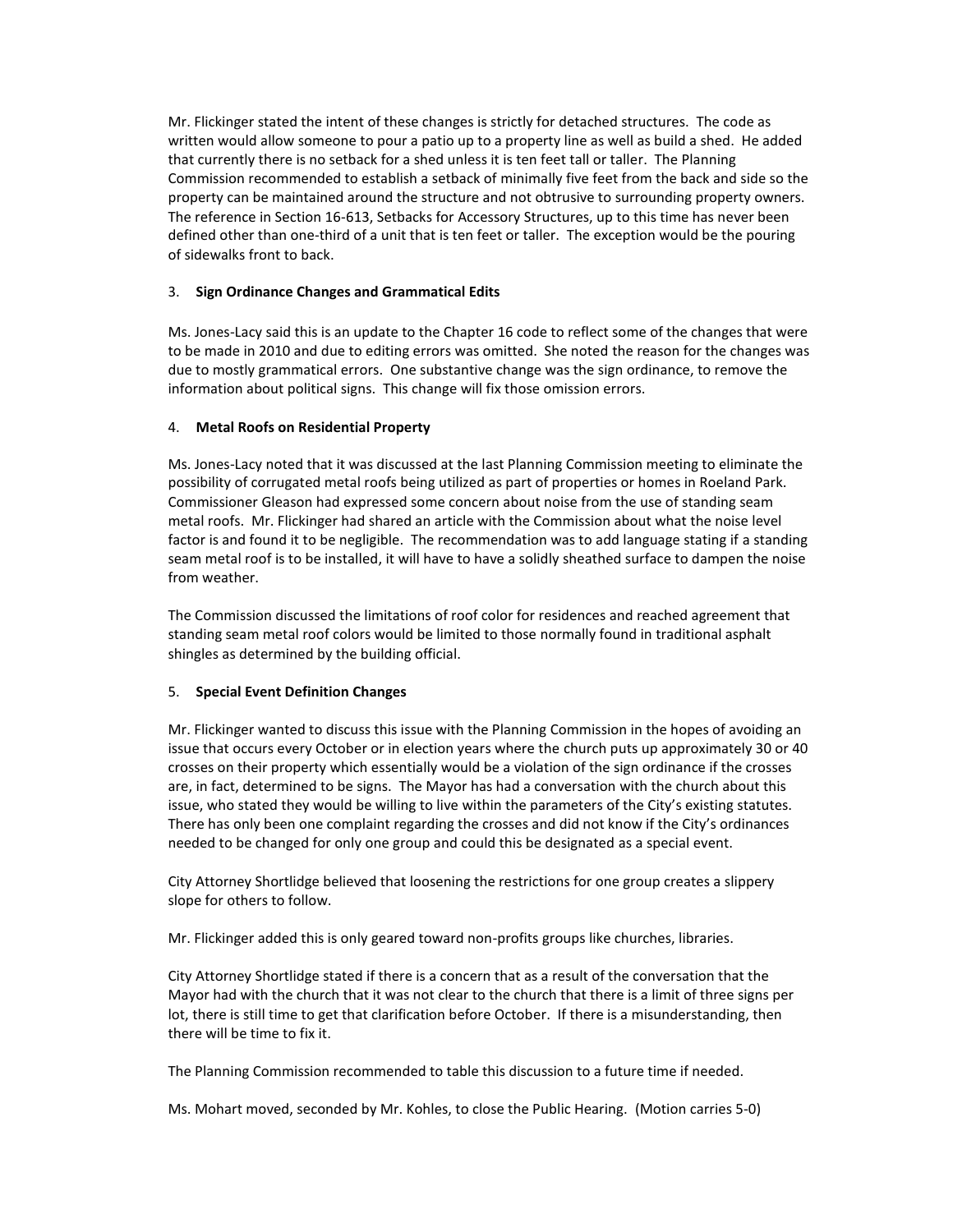### IV. **Discussion Items**

## **1. Review KOMA/KORA**

City Administrator Otto had recommended a brief overview of KOMA/KORA and wanted signatures on the ethics ordinance.

City Attorney Shortlidge stated he would not go into depth as he would rather address the full Commission. He noted the most significant issue the Commission needed to be aware of is remembering that the Open Meetings Act applies where there is interactive communications between a majority of the body, which would be four members of the Planning Commission. Interactive communications between four members is a meeting. If that meeting has not been noticed, then it is a potential Open Meetings violation. Interactive communications can take place in a physical setting, on the phone with a conference call, or by e-mail. Mr. Shortlidge added that e-mail can be particularly dangerous because it can inadvertently create interactive communication. If one member of the Commission sends out an e-mail communication to the Commission, that is not a problem. If people begin to reply or hit reply all, then it does not take very long before four members are interacting. He stressed to the Commission that it is best not to have communications on a substantive issue at all. If they reply to an e-mail, please do not reply all. Since City Administrator Otto is not a member of the City Council he can send out an e-mail to all the Governing Body and is not an interaction unless people start replying and a majority are in on the discussion.

Mr. Shortlidge noted that as a Commission KORA is not a concern, as this is mostly an operational and a staff issue.

## **2. Review and Signature of Ethic Ordinance**

Ms. Jones-Lacy presented to the Commission the Ethics Ordinance and asked them to review the ordinance as last amended in 1997. After review, she asked the Commission to sign, date it and return it to her. She also wanted to make sure she had current accurate contact information for each of the Commissioners.

City Attorney Shortlidge noted that he is not a fan of the Ethics Ordinance and would not get in the middle of disputes between Councilmembers about ethics. The ordinance creates a separate position of an ethics attorney. Whenever there are any issues that arise under this ordinance, David Waters, the City's Ethics attorney, will become involved. Mr. Waters has recommended to the Council a number of amendments to this ordinance that's been put into charter ordinance form for presentation to the City Council at a later date. Mr. Shortlidge noted that charter ordinances have special passage and effective date requirements. They're published twice for two consecutive weeks in the official City newspaper and they don't take effect for 61 days. And within that time period citizens can file a petition to request an election on the charter ordinance, so they're not looking for changes to take effect until June at the earliest. Mr. Shortlidge did add that he was fine with the change recommendations Mr. Waters has made.

Ms. Jones-Lacy stated the Council had discussed the changes in the Committee of the Whole and at January's City Council meeting it was voted down by the Council.

#### **3. Yard Definitions**

Ms. Jones-Lacy requested moving Discussion Item Number 3, Yard Definitions, to the beginning of the agenda since Mayor Marquardt was present to discuss this issue.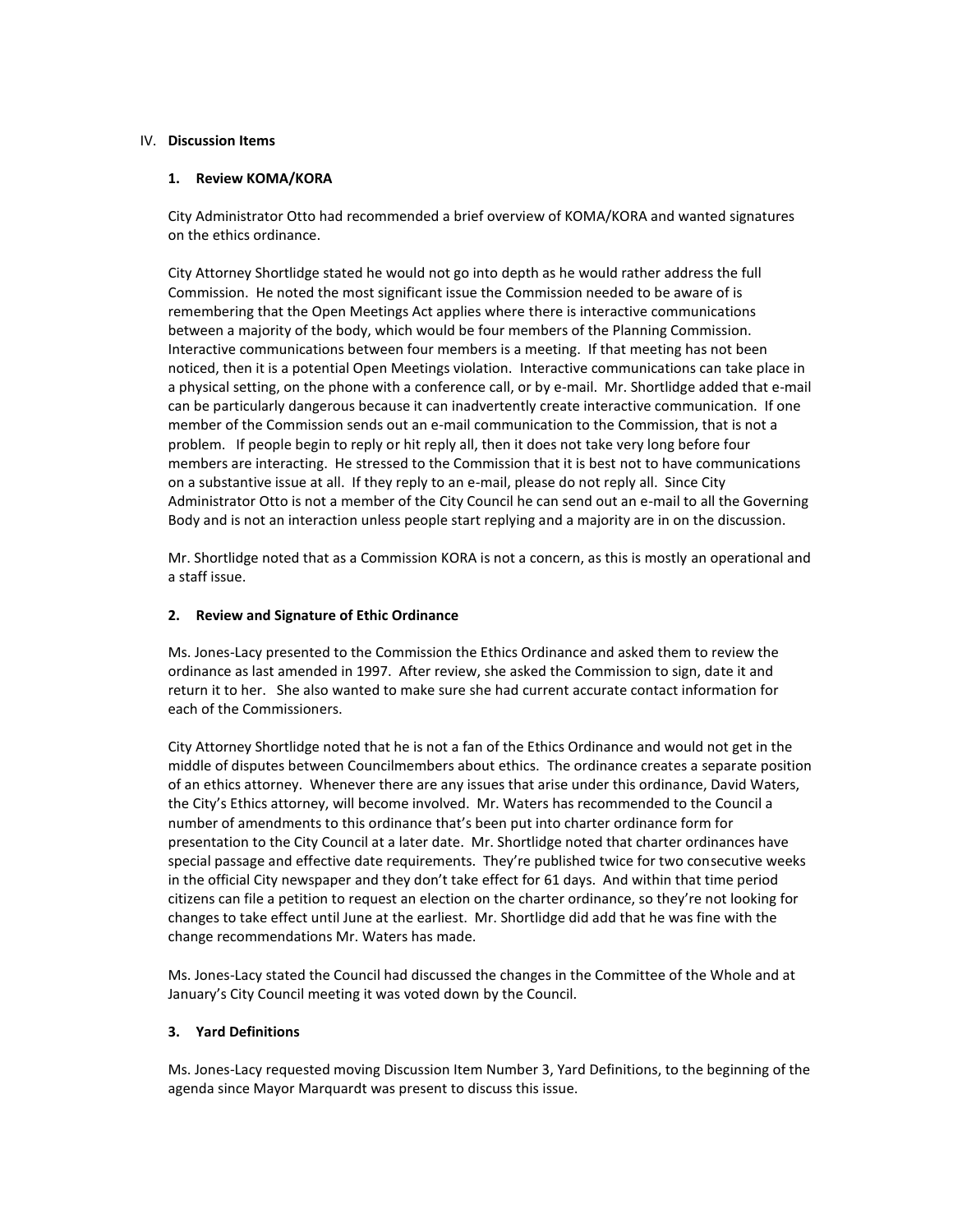Roeland Park Mayor Marquardt stated he had spoken with Planning Commission members since the last meeting and before tonight's meeting. He felt that progress has been made as a result of the discussions. He noted there was a merging of ideas with regards to yard definitions for front, side and rear yards of a property and the property setbacks. He did believe the code language as written needed further clarification to define the edges of a yard and the property line definition. Some comments he made are that not all properties in the City face the street with back yards in the rear of the property and setback language needed to be clarified with regard to corner house properties. He also felt an amendment was needed to include language to state, "front yard shall also be defined as those yards of existing houses in which the front of the house faces the street." Street would be considered which side the house predominately faces.

The second item the Mayor wished to discuss was Section 16-423, Yard Exceptions - Platted Setback Lines. "Where a setback line for a front yard, side yard or rear yard is established on any plat approved by the City, which platted setback is more restrictive than the yard requirements set forth in this title, the setbacks shall control and building permits shall not be issued for any building or structure outside of the platted setback which would not otherwise be allowed to be located in the yard pursuant to this title."

Mayor Marquardt would like language excluding fences and RVs from platted setbacks, if the side yard is in front of other properties on the same street, to maintain uniformity on the street.

The Mayor also stated he did not like having side yards touching the street. Mr. Flickinger added that there is currently an exclusion prohibiting items closer than 15 feet from the street on a side yard. He added that a side yard does not extend to the street, but runs parallel to it. Mayor Marquardt felt additional terms could be added to include an "alternate front yard" or "front yard No. 2" to differentiate from a side yard.

Mr. Flickinger stated that making changes to terminology in the code could trigger multiple revisions, but they will look to make certain it is congruent through the code.

Mr. Hickey directed the Commission to Section 16-613(b)(3) Side yard. "A fence or wall may be constructed on the side property line, except that no fence shall be closer than 15 feet to any collector or local street right-of-way. In addition, no fence shall be permitted in any platted landscape easement except as a part of an approved master fence/screening plan." Mr. Hickey felt this section addresses the corner line and the 15-foot right-of-way, but would like to see it modified to prohibit motor homes and camping trailers from being parked on the street side of a corner lot.

Mark Kohles wanted to make sure that corner lot properties with a minimal back yard of 15 feet would be allowed a variance for fences in side yards.

The Planning Commission and the Mayor had extensive discussion on setback provisions, exclusions, minimal back yard size and allowances in a side yard.

The Mayor stated his main concern is keeping items out of the setback to include buildings, fences and RVs.

There was discussion of the existing fence ordinance that requires placement to be 15 feet back from the right-of-way, with fences allowed up to 8-feet tall to the front face of house. Mr. Flickinger added that most of the BZA requests for a variance are for fences in the side yard of a corner lot and to date none of these have been turned down. He added that there are restrictions for fences and other objects blocking the sight visibility triangle, but would work with a resident for sight issues before bringing any request before the BZA.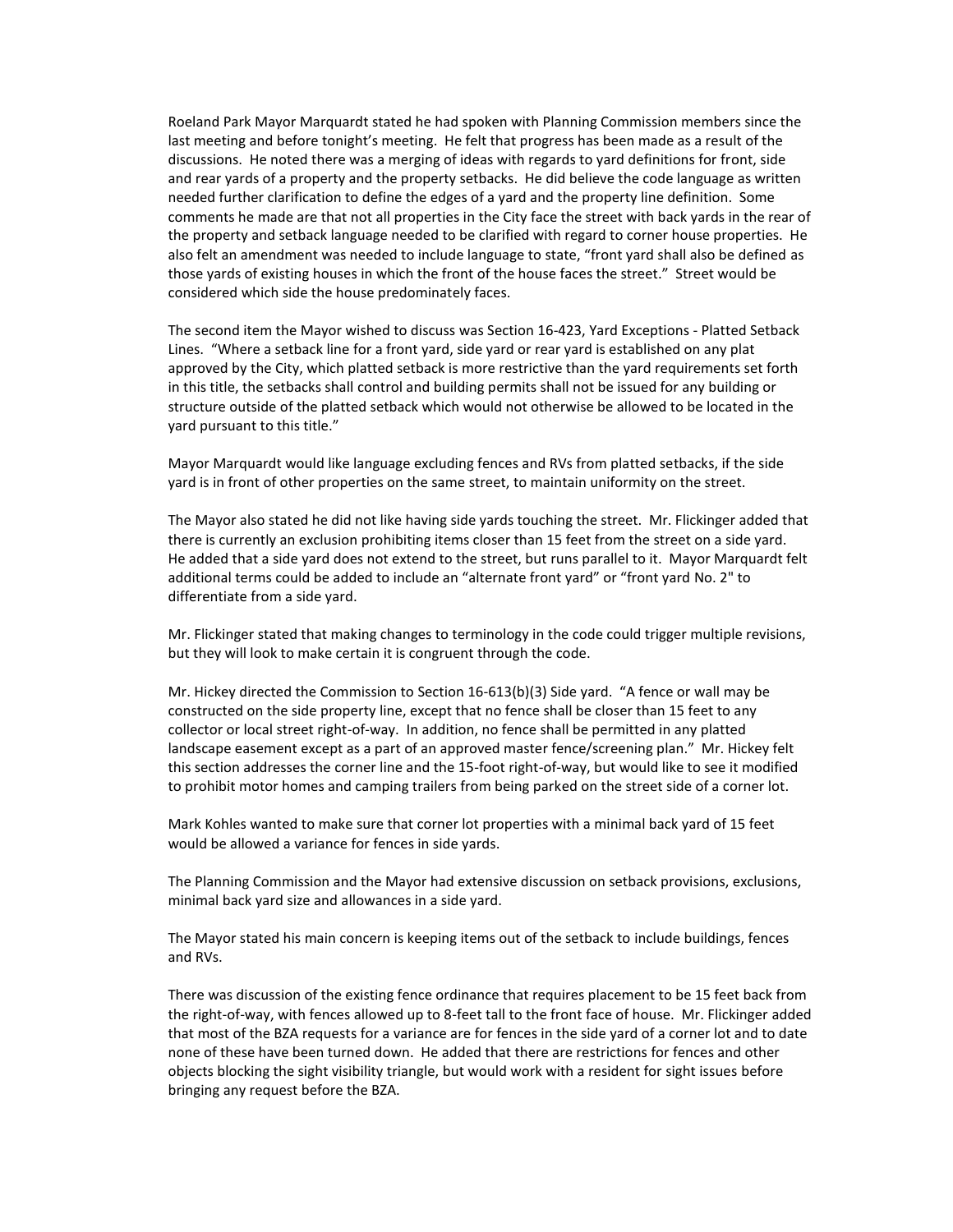Mayor Marquardt requested for a list of properties to plot to test the different scenarios using the definitions and see what's acceptable.

Darren Nielsen stated he potentially had no problem with a fence on the side yard of a corner lot, but would not like to see an 8-foot tall fence. He felt by allowing residents to have fencing in their corner lot side yard it would provide safety for pets and children and also encourage residents to buy and stay in Roeland Park.

Section 16-613(h)(1) states "Where permitted in residential districts, storage of not more than one of the following is permitted: a boat, a camping trailer, a pickup camper, a motor home, a recreational vehicle or a hauling trailer. Storage shall not occur in the front yard or the street side of a corner lot."

Mayor Marquardt: I wonder if we can't use align, you know, parallel to the side yard or to the side property line parallel with the house or something like that."

Mr. Flickinger: You can say parallel to the street.

Mayor Marquardt: Parallel to the street aligned with the house.

Mr. Flickinger: To the closest point of the house.

Mayor Marquardt: Aligned parallel to the street, aligned with the nearest point of the house.

Mr. Kohles: In this case, doesn't matter rear, front or back.

Ms. Jones-Lacy clarified, parallel to the street, but out to the front corner.

Mr. Flickinger stated that 15 feet back from the right-of-way is about 26 feet or more from the curb already.

There was Commission discussion that that figure may be excessive.

Mayor Marquardt read Section 16-423, Yard Exceptions - Platted Setback Lines. "Where a setback line for a front yard, side yard or rear yard is established on any plat approved by the City, which platted setback is more restrictive than the yard requirements set forth in this title, the setbacks shall control and building permits shall not be issued for any building or structure outside of the platted setback which would not otherwise be allowed to be located in the yard pursuant to this title."

Mayor Marquardt questioned the use of "outside" versus using "within" as structures are not allowed within the platted setback.

Mr. Kohles stated the RV terminology of parallel to the street to the face of the house seems appropriate for an RV. He also proposed the language regarding fence placement is acceptable the way it is currently written. He would propose for discussion an exception that if the back yard is less than 15 feet, then the fence can go to the right of way instead of 15-feet from the right -of way as long as it's four feet or less in height.

Mr. Flickinger noted that would require amending Section 16-613 under the Fence Setbacks and would require another public hearing.

Ms. Jones-Lacy stated there are very few BZA hearings and at this point this is not an issue.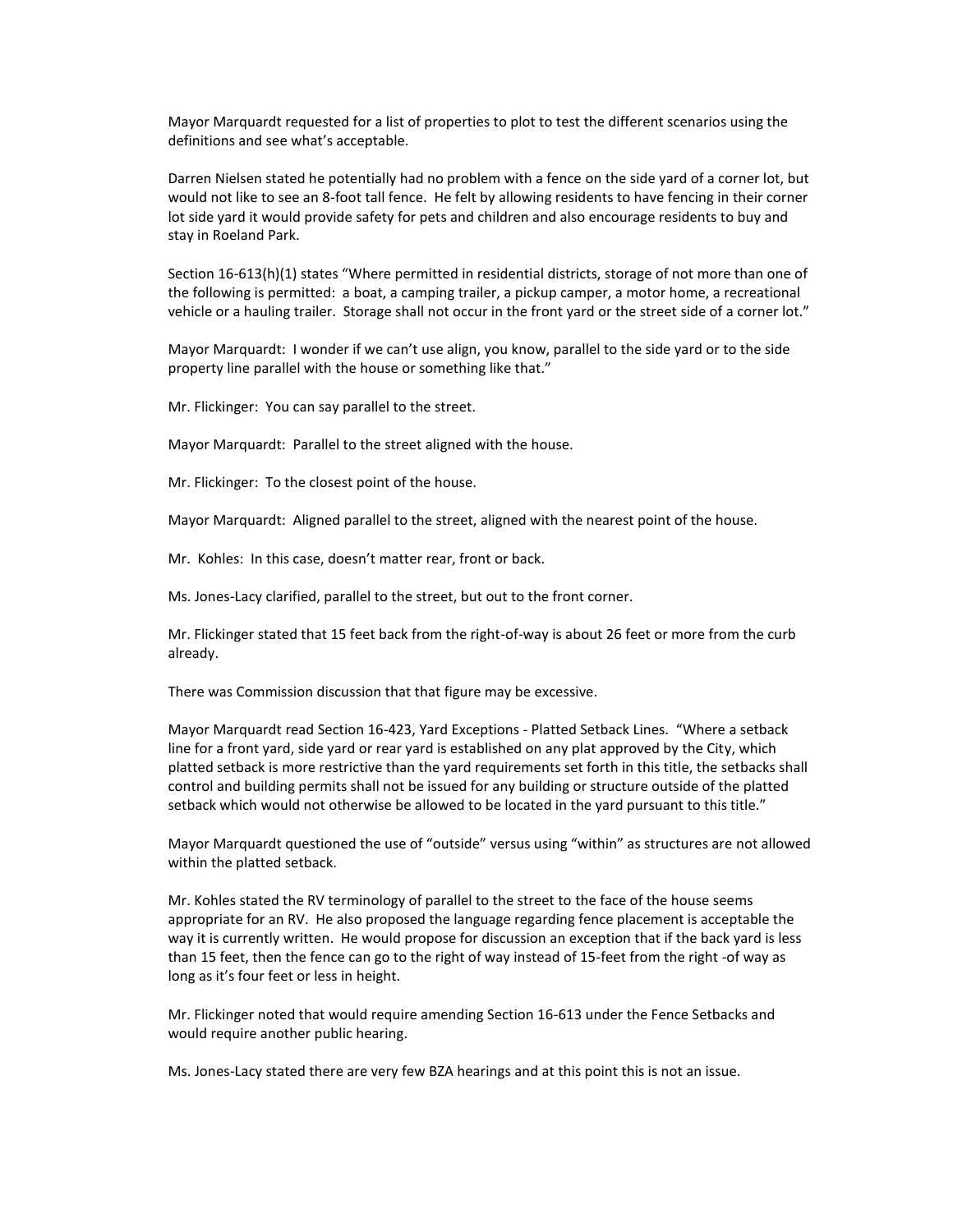Mr. Flickinger did not recommend saying rear property line as it is most likely the side property line. He added that once the back yard is defined, adding language about the size of the rear yard and taking into consideration the sight visibility triangle for safety a fence variance could be discussed. He added that going through the BZA does protect the Commission. He also noted that during March and August, the \$100 fee is waived. It allows for safety checks to be conducted to make sure fences are not going to interfere with traffic. Also all the neighbors within 100 feet are notified and given an opportunity to voice their opinion either for or against the variance.

Mayor Marquardt stated the discussions were addressing the RV issues, as well as fencing concerns. He noted that Mr. Kohles could redraw the plans of the different property scenarios. He would like to see the need for the exception for existing houses that face the side yard by definition, that "yard" shall be considered the front yard. He added an exception was needed that states, "In places where the existing house orientation faces the long property line, that yard shall be considered the front yard." He further clarified that where the house faces the long side of the block, it will have a different definition of yard than from a house that faces the corner. He also added that as long as the RV deal that has been discussed and the structures are covered within these setbacks, the only thing allowed within the platted setbacks are the fences and there are some rules to address that.

Flickinger stated that to make the side yard line to the front corner of the house parallel to the street right-of-way that it faces will solve the problem making a house on a corner to have two front yards.

Mr. Kohles recapped that when the property has an L-shaped front yard the side yard is parallel to that of the street on either side of the corner and the back yard is what's left over. From an RV standpoint that's covered, and from a fence standpoint it's covered in the sight visibility triangle.

There was further discussion of the diagrams, positions of houses, location of fences, and where front, side and rear yards begin and end. There was also more discussion on setbacks and the height of a fence with relation to the sight visibility triangle.

Mr. Flickinger added that if a fence cannot pass the front corner of the house, the front corner of the house is not in the sight visibility triangle to begin with because it's more than 15-feet off the road in all directions.

The definition of sight visibility triangle is further explained in Section 16-426, Yard Exceptions—Sight Distance on Corner Lots.

Ms. Jones-Lacy stated she would meet with Mr. Flickinger and Mr. Kohles to work on the issues expressed during the meeting.

The Commission thanked Mayor Marquardt for his participation in this discussion.

#### *(Mayor Marquardt left the meeting)*

Mr. Kohles stated he was going to draw to scale the property scenarios plotting the right-of-way line or the sight triangle, whichever is more restrictive.

City Attorney Shortlidge commented if the definition of yards is changing, then a public hearing would not be needed since the public hearing for this item was already held. If the code on fences changes, that would require a public hearing.

Mr. Rogler stated the modification of the definitions can be discussed at the March meeting with the public hearing for any additional items that have not already been held can be scheduled for April.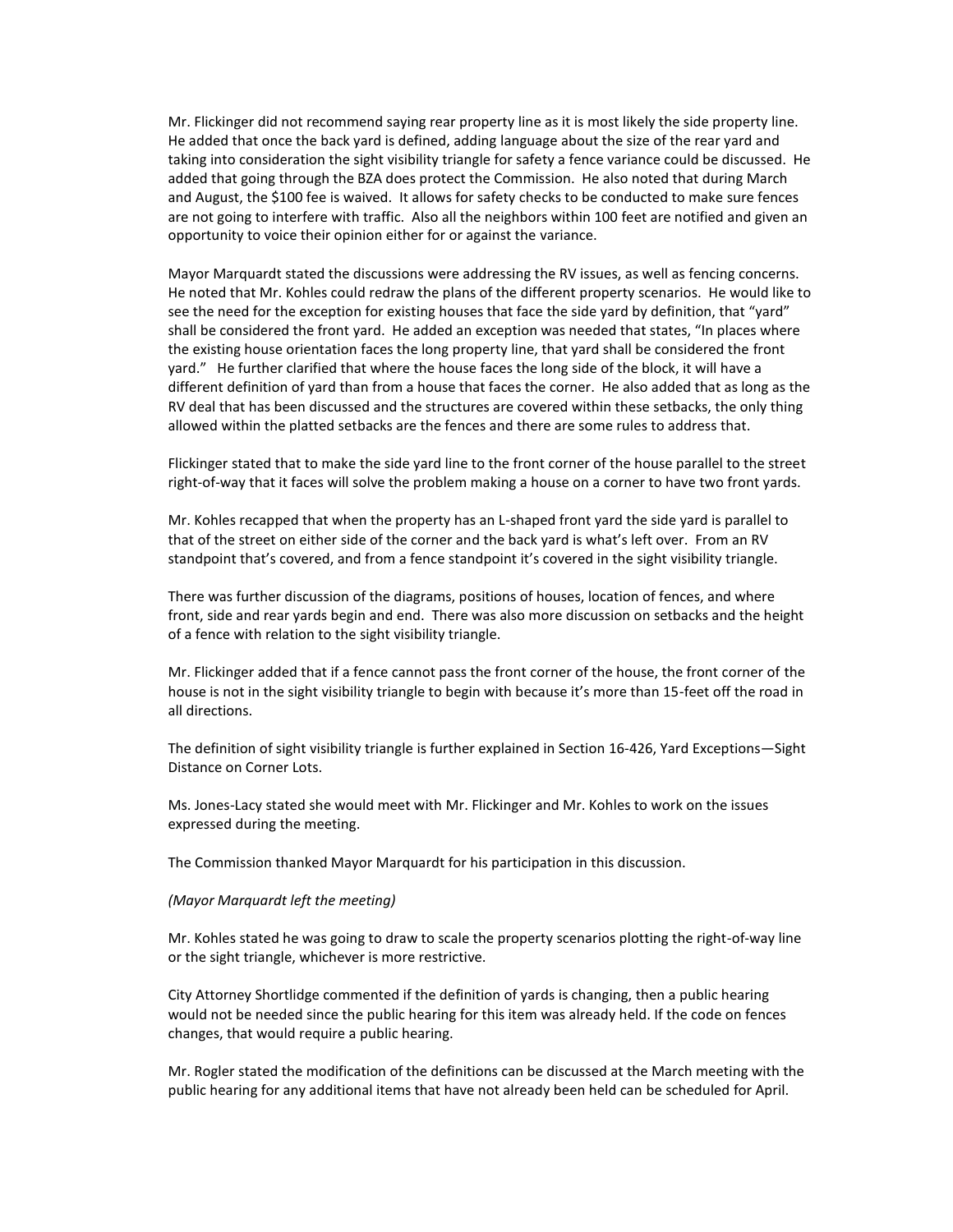Ms. Jones-Lacy added that yard definitions will need to be finalized and sent to City Council. She added that extra effort needed to be made to include the Mayor's recommendations or there might not be Council support for the changes. She added that she will speak with the Mayor to make certain his concerns have been addressed.

Mr. Nielsen requested Ms. Jones-Lacy find out from the Mayor if Section 16-423 would be an issue that would prevent the Council from moving forward. Ms. Jones-Lacy stated the Mayor did mention referring to restrictions to RVs when he had mentioned this section.

Mr. Kohles felt the Mayor was comfortable after the discussion that issues restricting RVs, boats and fences were addressed.

Mr. Flickinger stated he felt changing the diagram will fix the RV issue and the fence issue altogether because the main thing it will affect is the diagonal house.

Mr. Kohles wanted to ensure that the diagrams and the language match up.

Mr. Flickinger noted that if an exception is made for a fence on a side yard in Section 16-613(b), then the issue would have to go to a public hearing. He added that he would review the setbacks on corner properties in the City.

Ms.Jones- Lacy requested to meet with Mr. Kohles and Mr. Flickinger to decide when to meet to discuss the yard definitions.

Mr. Hickey requested that if making a modification to a fence in a side yard that it not be allowed to be higher than 36 to 42 inches.

Mr. Flickinger added that currently a front yard fence is limited to a height of 30 inches. Chain link fences on a side yard don't normally interfere with visibility or create a blind spot. A privacy fence would create visibility issues and would have more restrictions. He stated the language cannot limit just the height of a fence, it needs to include language for the sight visibility triangle. He added that this setback discussion will also address the Mayor's concerns of utility box placement in a yard.

#### **4. Sustainable Code Review – Mark Kohles**

The Planning Commission agreed to postpone this discussion when there is a full committee and more time.

#### IV. **Future Discussion Items**

## **1. Utility Box Placement**

Ms. Jones-Lacy stated that a review of Chapter 13 regarding the location of utility boxes should be reviewed in conjunction with the definition of yard discussions as this many eliminate many of the eye sores the boxes present to a number of properties. She was looking for a Commissioner to check with other municipalities' regulations and what can and cannot be done, if there are any requirements to placing them in a back yard or putting them below grade.

Mr. Kohles noted this was one of the topics that Mayor Marquardt was concerned about.

Mr. Flickinger felt that once the yard definitions were finalized, this item would take care of itself.

## **2. Accessory Structures – Little Libraries**